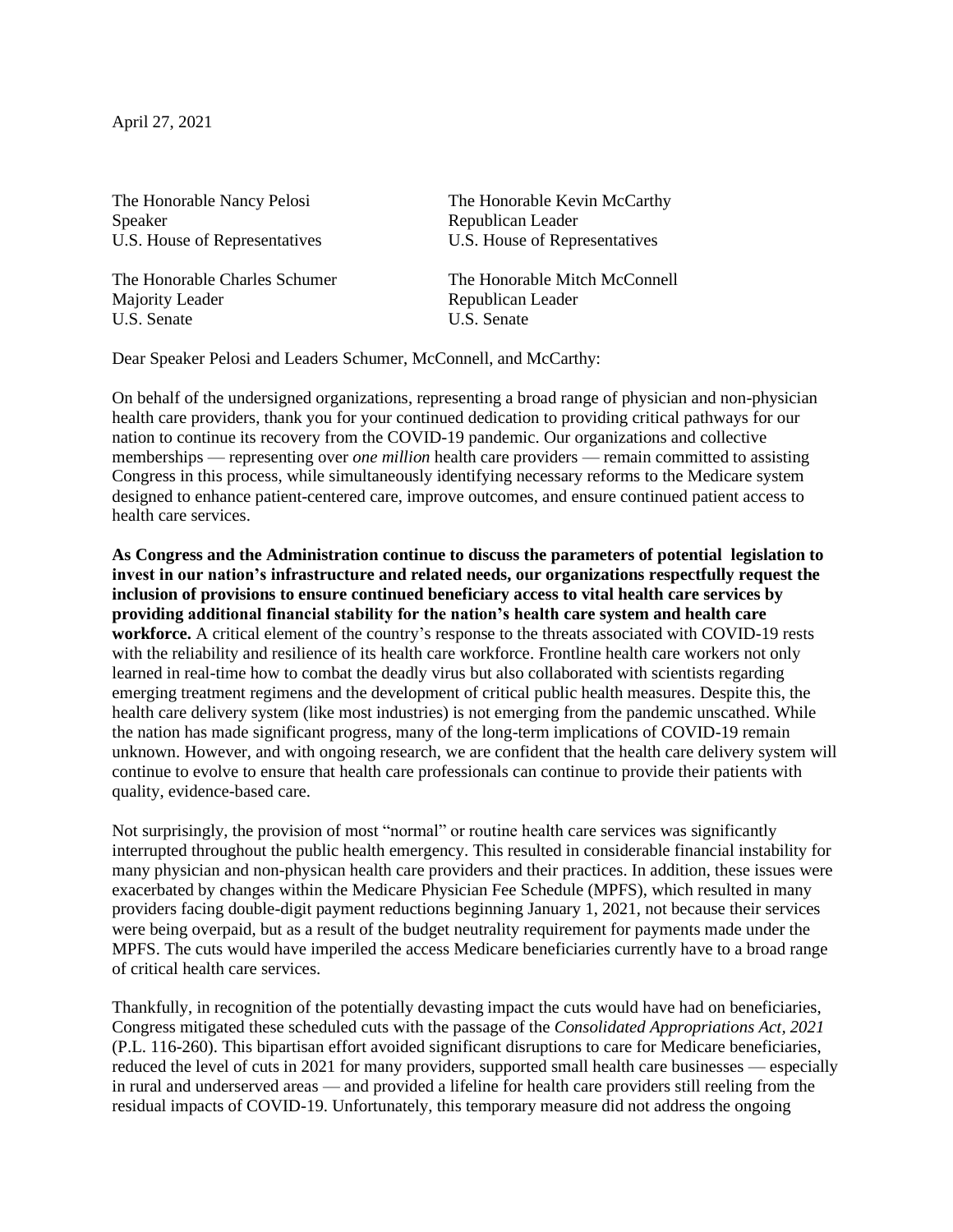structural problems with the MPFS, and the provider community is again bracing for steep cuts in 2022, which could result in many beneficiaries losing access to essential health care services.

**We, therefore, urge Congress and the Administration to make a critical investment in the nation's health care infrastructure by providing an additional \$3 billion for the MPFS to once again mitigate expected reductions to the Medicare conversion factor, ensuring financial stability for physicians and practices in 2022.** By maintaining this level of funding — which equates to a 3.75% increase for all payments across the fee schedule — health care providers can continue to focus on addressing patient backlogs and continue to identify effective treatments for patients impacted by "longhaul" COVID-19 symptoms. Our medical practices, therapy clinics, and practitioners must remain viable, so our nation can fully recover from this pandemic and continue to provide high-quality care focused on engaging patients, increasing the delivery of integrated, team-based care, expanding chronic disease management, and reducing hospital admission/readmission rates for beneficiaries residing in the community as well as those in long-term nursing facilities.

Our organizations are considering ways to address long-term challenges associated with Medicare payment policy, especially the budget neutrality provision that has precipitated these steep cuts. We look forward to working with you to ensure that arbitrary reductions unrelated to the cost of care do not create continued problems requiring repeated congressional intervention. Millions of seniors rely on the Medicare program, and we must work to ensure it remains a robust and dependable option for those who need it the most. We remain committed to partnering with Congress to identify and advance these critical reforms and appreciate your continued support of the health care provider community.

If you have any questions or comments related to this request, please contact Cynthia Moran (ACR, [cmoran@acr.org\)](mailto:cmoran@acr.org), Katie Orrico (AANS, [korrico@neurosurgery.org\)](mailto:korrico@neurosurgery.org) or Justin Elliott (APTA, [justinelliott@apta.org\)](mailto:justinelliott@apta.org).

Sincerely,

Academy of Nutrition and Dietetics Alliance for Physical Therapy Quality and Innovation Alliance for Quality Imaging Alliance for Recovery Care American Academy of Audiology American Academy of Dental Group Practice American Academy of Dermatology Association American Academy of Facial Plastic and Reconstructive Surgery American Academy of Oral and Maxillofacial Pathology American Academy of Oral and Maxillofacial Radiology American Academy of Physical Medicine & Rehabilitation American Association of Hip & Knee Surgeons American Association of Neurological Surgeons American Association of Oral and Maxillofacial Surgeons American Association of Orthopaedic Surgeons American Chiropractic Association American Cochlear Implant Alliance American College of Emergency Physicians American College of Gastroenterology American College of Mohs Surgery American College of Obstetricians and Gynecologists American College of Osteopathic Surgeons